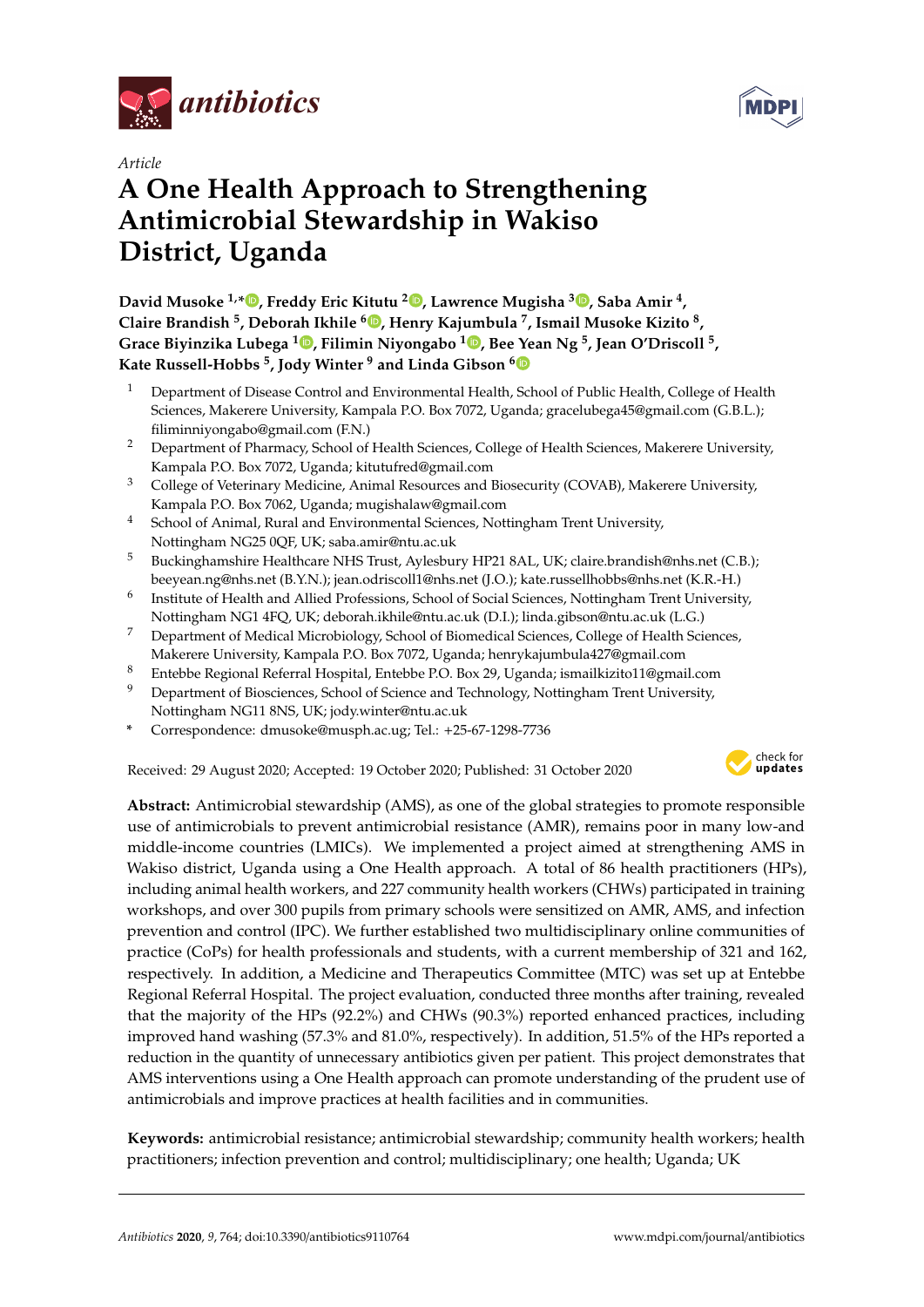# **1. Introduction**

Antimicrobial resistance (AMR) poses a global public health concern that relates to humans, animals, and the environment. Several factors contribute to the escalation of AMR, including inappropriate prescription, misuse and overuse of, and lack of effective stewardship of antimicrobials [\[1\]](#page-13-0). In 2015, the World Health Assembly endorsed a global action plan to tackle the worldwide problem of AMR [\[1\]](#page-13-0). This plan has at its core the use of a One Health multi-sectoral approach, and calls for collaboration and co-ordination globally and locally. In response, Uganda developed and released its 5-year AMR National Action Plan (NAP) in 2018, which sets out a framework of actions to address the undertakings across the country [\[2\]](#page-13-1). The NAP acknowledges limited awareness of AMR and data pertaining to antimicrobial use, rising rates of AMR in the country, and the comprehensive steps that need to be taken to contain and control this threat to global health [\[2–](#page-13-1)[4\]](#page-13-2).

One Health refers to a collaborative, co-ordinated, and multidisciplinary approach to ensure the health and wellbeing of humans, animals, and the environment across different spatial levels [\[5\]](#page-13-3). A One Health approach is necessary as AMR is an ecological challenge that is affected by the interrelations between humans, animals and the environment [\[5\]](#page-13-3). The implementation of interventions and actions of multiple actors towards the optimization of antimicrobial use is known as antimicrobial stewardship (AMS) [\[6\]](#page-13-4). Despite increasing evidence for the need for a multidisciplinary approach to tackle AMR, the use of One Health in addressing AMS challenges has been minimal. A recent systematic review showed that there is a dearth in the practice and implementation of AMS programs across Africa [\[7\]](#page-13-5). Whereas there is increasing evidence on challenges affecting AMS in Uganda, there is little literature on antimicrobial use in animals and its relationship to human health and the environment [\[8–](#page-13-6)[10\]](#page-13-7). This therefore calls for more interventions to use a multidisciplinary approach to improve AMS across the country as stipulated in the NAP [\[2\]](#page-13-1).

With support from the Commonwealth Partnership for Antimicrobial Stewardship (CwPAMS) scheme [\[11\]](#page-14-0), an initiative of Commonwealth Pharmacists Association (CPA) and Tropical Health and Education Trust (THET) under the Fleming Fund of the UK Department of Health and Social Care (DHSC), our health partnership aimed to strengthen AMS in Wakiso district, Uganda. The focus of the project was on capacity building, multidisciplinary stakeholder engagement, and knowledge exchange using a One Health approach. The project drew on a multidisciplinary partnership and expertise from: the Schools of Social Sciences, Animal, Rural and Environmental, and Science and Technology at Nottingham Trent University (NTU); Buckinghamshire Healthcare NHS Trust (BHT); Colleges of Health Sciences, and Veterinary Medicine, Animal Resources and Biosecurity at Makerere University (Mak); and Entebbe Regional Referral Hospital (ERRH) in Uganda.

It is acknowledged that antimicrobials are used widely in both humans and animals, and are commonly present in the environment [\[12\]](#page-14-1), hence the need for a broader One Health approach in addressing AMR. Although most AMS interventions have been health facility based, a large proportion of antimicrobials are used in the community, both as part of outpatient care [\[13\]](#page-14-2) and integrated community case management (iCCM) for the treatment of childhood illnesses. In iCCM, community health workers (CHWs) are involved in the diagnosis of malaria, diarrhea, and pneumonia among children under five years of age. CHWs are the frontline health cadre at the community level in many low- and middle-income countries (LMICs), including Uganda, and so, they have a key role in ensuring proper use of antimicrobials in their communities. Therefore, this project was designed with interventions at both health facility and community levels to ensure wide reach and impact. It was also planned for knowledge to cascade from healthcare professionals into the wider communities through the CHWs. Specifically, the project aimed to: strengthen AMR awareness and upskill human and animal health practitioners (HPs) in AMS and infection prevention and control (IPC); utilize a training of trainers approach with the HPs and CHWs to improve community-wide awareness of AMR; establish communities of practices (CoPs) for sustainable engagement and resource sharing to support AMS; and facilitate knowledge exchange and sharing of best practice between Uganda and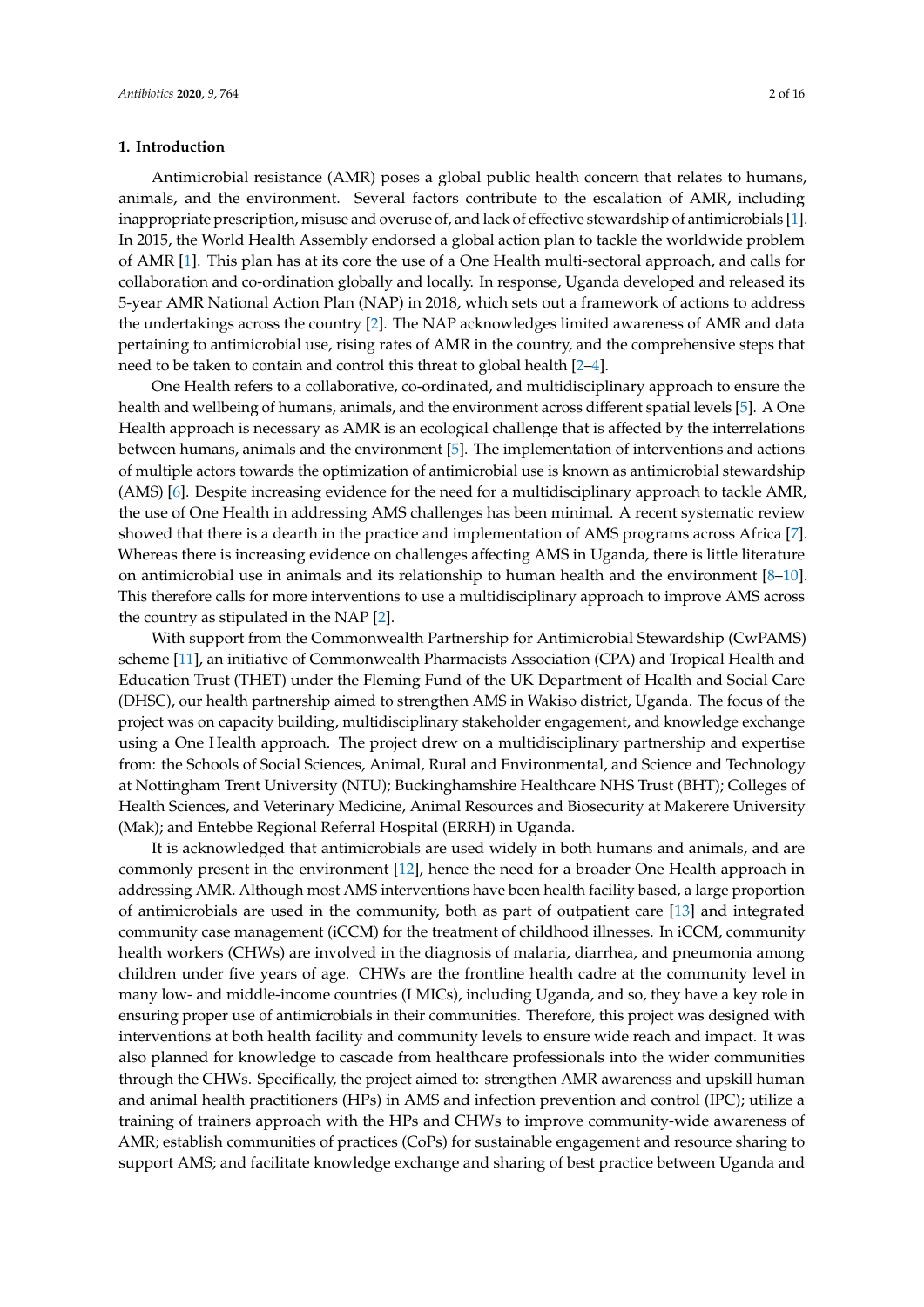UK. In this paper, we describe the main activities and achievements of the project, including results from the evaluation of the HPs and CHWs who were involved in the training workshops.

# **2. Materials and Methods**

#### *2.1. Project Site and Setting*

The 15-month project, as part of the CwPAMS scheme, was implemented in Wakiso district, central Uganda. Wakiso district has a total surface area of 2807.75 square kilometers, and a population of 2,007,700 people at an estimated growth rate of 4.1% [\[14\]](#page-14-3). ERRH, located in Entebbe municipality, Wakiso district, is the health facility where the main project interventions were implemented. ERRH has a 200-bed capacity, serving approximately 300 to 400 out-patients per day. Services offered at the hospital include but are not limited to: dental, pharmacy, peadiatrics, radiology, laboratory, maternity, maternal and child health, general surgery, internal medicine, and orthopedics. The hospital is led by a medical director, and approximately 10% of its staff are prescribers, including medical officers, dental surgeons, and clinical officers. ERRH serves a population of over 300,000, including the community in Entebbe municipality and neighboring areas, some being islands on Lake Victoria [\[14\]](#page-14-3). The community component of the project was implemented in Busiro South Health Sub District (HSD) in Wakiso district, which is comprised of three town councils (Kajjansi, Kasanje, and Katabi) and one sub county (Bussi). The HSD has a population of approximately 243,420 people. With a high number of households in Busiro South and the wider Wakiso district engaged in poultry and livestock farming, antimicrobials are used extensively [\[15](#page-14-4)[,16\]](#page-14-5). The animal health workers involved in the project worked in Entebbe municipality either with the local government or as private practitioners. These health workers carry out diagnosis and treatment of animals mainly in the community. The CHWs in Busiro South HSD involved in the project not only treat childhood illnesses of diarrhoea, pneumonia, and malaria but also participate in educating the community on key public health issues, including AMR.

# *2.2. Project Team and Reciprocal Visits*

This project was delivered as part of a 10-year international partnership between NTU, UK, and School of Public Health at Mak, Uganda. The partnership co-opted a multidisciplinary team for delivery of the project. This was essential due to the nature of the multifactorial challenges of AMR in humans, animals, and the environment. From the UK, specialist antimicrobial pharmacists and a medical microbiologist from BHT, a microbiology lecturer from School of Science and Technology, and an animal specialist from the School of Animal, Rural and Environmental Studies (ARES) at NTU took part in the interventions. In Uganda, project partners included: public health specialists, pharmacists including a clinical pharmacist, a veterinary doctor, and a microbiologist from Mak with support from health professionals from the Ministry of Health (MOH), ERRH, Wakiso district local government, and Entebbe Municipal Council. As part of the project, reciprocal visits between members from the UK and Uganda for planning, scoping, implementation, knowledge exchange, and sharing of best practices were held.

#### *2.3. Project Planning and Stakeholder Engagement*

The multidisciplinary project team conducted several meetings both physically and virtually before, during, and after implementation. The virtual meetings were held monthly using Skype and were attended by partners from both the UK and Uganda. The meetings facilitated project planning, implementation, monitoring, and evaluation as well as keeping track of the achievement of set goals. Other day-to-day communication to support implementation and timely completion of project tasks was achieved using a WhatsApp group. A google drive account was also set up for the team to access project documentation, such as previous meeting minutes, photos, and training materials. These communication avenues were invaluable for tracking progress of ongoing project activities and enhancing team work. Before and during project implementation, the project team held several meetings and engagements with various stakeholders in Uganda to ensure ownership, buy-in, and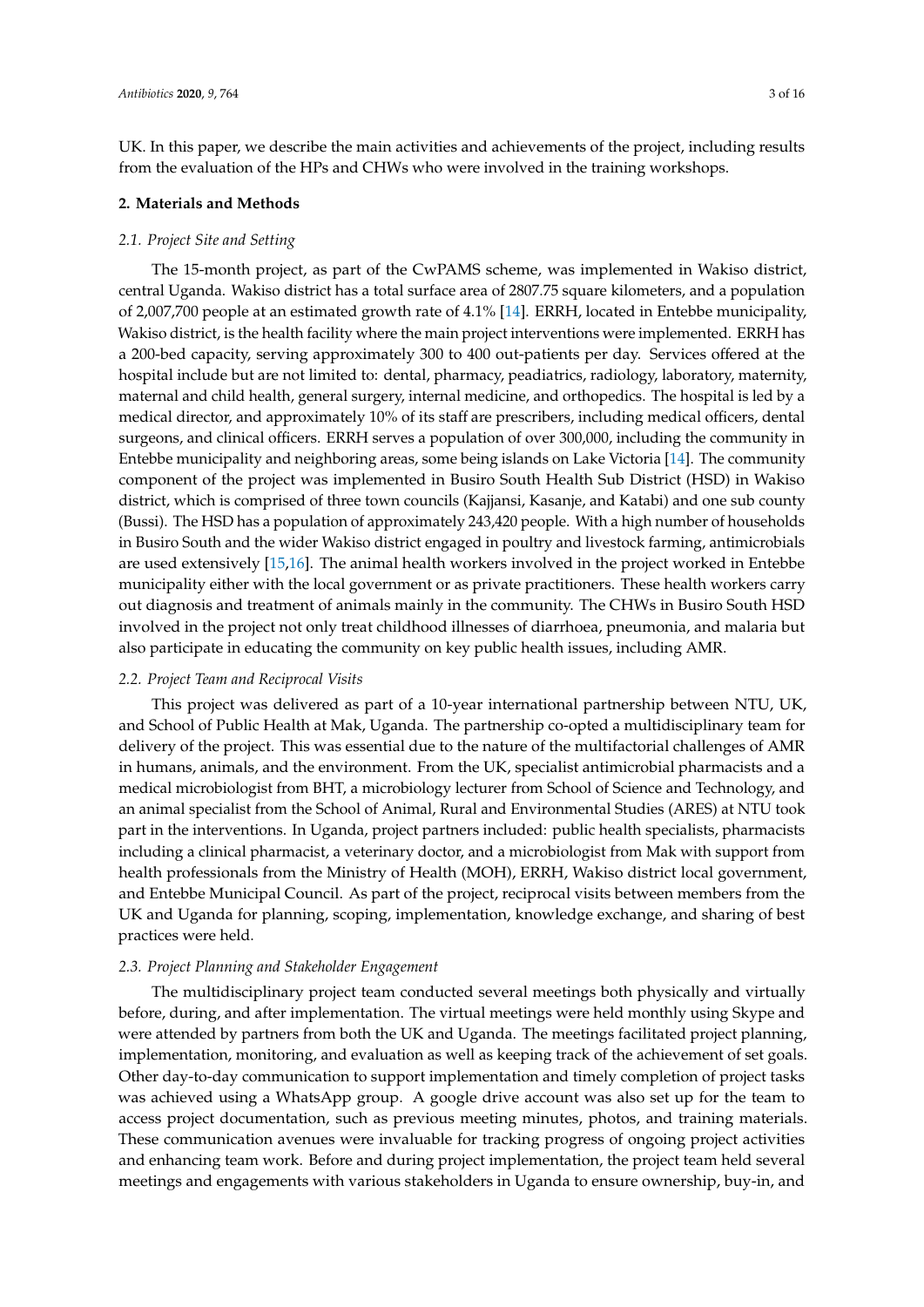participation in planned activities. These stakeholders included government ministries (MOH and Ministry of Agriculture, Animal Industry and Fisheries—MAAIF), governmental parastatals (such as the National Drug Authority), professional associations (the Pharmaceutical Society of Uganda), training institutions (Mak), local governments (Wakiso district), health facilities (ERRH and lower level health facilities, such as health centre IIs, IIIs and IVs), local leaders (such as local council chairpersons), and the general community. The project team specifically engaged the MOH Technical Working Committee (TWC) on AMS, optimal access, and use, which is mandated to provide technical oversight of all AMS activities in the country. This engagement involved collaborative planning as well as regularly providing project updates in the TWC meetings and getting feedback that informed ongoing activities.

## *2.4. Enhancing Capacity of Health Practitioners, Community Health Workers, and School Pupils*

The project held training workshops for HPs from both human and animal health to create awareness on AMR/AMS/IPC using a One Health approach. The workshops targeted selected HPs from government health facilities, including ERRH, as well as animal health workers in Wakiso district. The selection of HPs involved in the workshops was done in consultation with contacts at ERRH, Entebbe Municipal Council, and Wakiso District Health Office. Using the 'training of trainers' model, selected trained HPs were involved in training workshops for CHWs in AMR/AMS/IPC also using a One Health approach. The CHWs were from Kajjansi town council in Wakiso district where earlier NTU–Mak partnership interventions had been implemented [\[17\]](#page-14-6). All CHWs in the town council available at the time were involved in the workshops. In addition to the training of HPs and CHWs, the project also sensitised pupils in two primary schools in Wakiso district (St. Theresa and Kawotto Saviours Primary Schools) on AMR/AMS/IPC. St. Theresa's is a government school in Entebbe municipality while Kawotto Saviours is a private school in Kajjansi town council, both in Wakiso district. These schools were selected in consultation with key stakeholders in Wakiso district.

# *2.5. Establishment of One Health Communities of Practice and University Student Engagement*

The project set up two online CoPs involving individuals from human health, animal health, and the environment. The first CoP was for health professionals, including HPs, researchers, policy makers, and academics, while the second targeted undergraduate students of Mak from various disciplines, including environmental health, veterinary medicine, pharmacy, biomedical sciences, social sciences, and computer sciences. In addition to the CoPs, multidisciplinary students at Mak and microbiology students at NTU were involved in various activities to promote AMR/AMS/IPC, including seminars, webinars, and competitions. The competitions, which were to design AMS messages using innovative approaches, were held to commemorate WAAW 2019. The winners of the competition were recognized as a form of motivation to continue being antibiotic guardians in their respective settings.

#### *2.6. Establishment of a Medicine and Therapeutics Committee*

Working closely with the hospital pharmacist, the project supported the establishment of a MTC at ERRH. This included appointing a multi-disciplinary team, in accordance with the MOH MTC manual [\[18\]](#page-14-7). The aim of the MTC is to support the safe and effective use of medicines through evaluation of usage, and to develop guidelines and protocols for medicine prescription and administration, as well as other health commodity related activities at the hospital. The MTC at ERRH has 12 members and three sub-committees reflecting the main functions: supply chain; pharmacovigilance, and AMS. During the course of the project, the MTC held three meetings to elect members, establish roles and responsibilities, develop work plans including a procurement plan for the 2020/21 financial year, and define standard IPC practices at the hospital. The MTC was specifically involved in: selection of medicines to be used; monitoring and ensuring rational use of medicines as per the standard treatment guidelines; development of draft treatment protocols; as well as developing Standard Operating Procedures (SOPs) during the management of COVID-19 patients.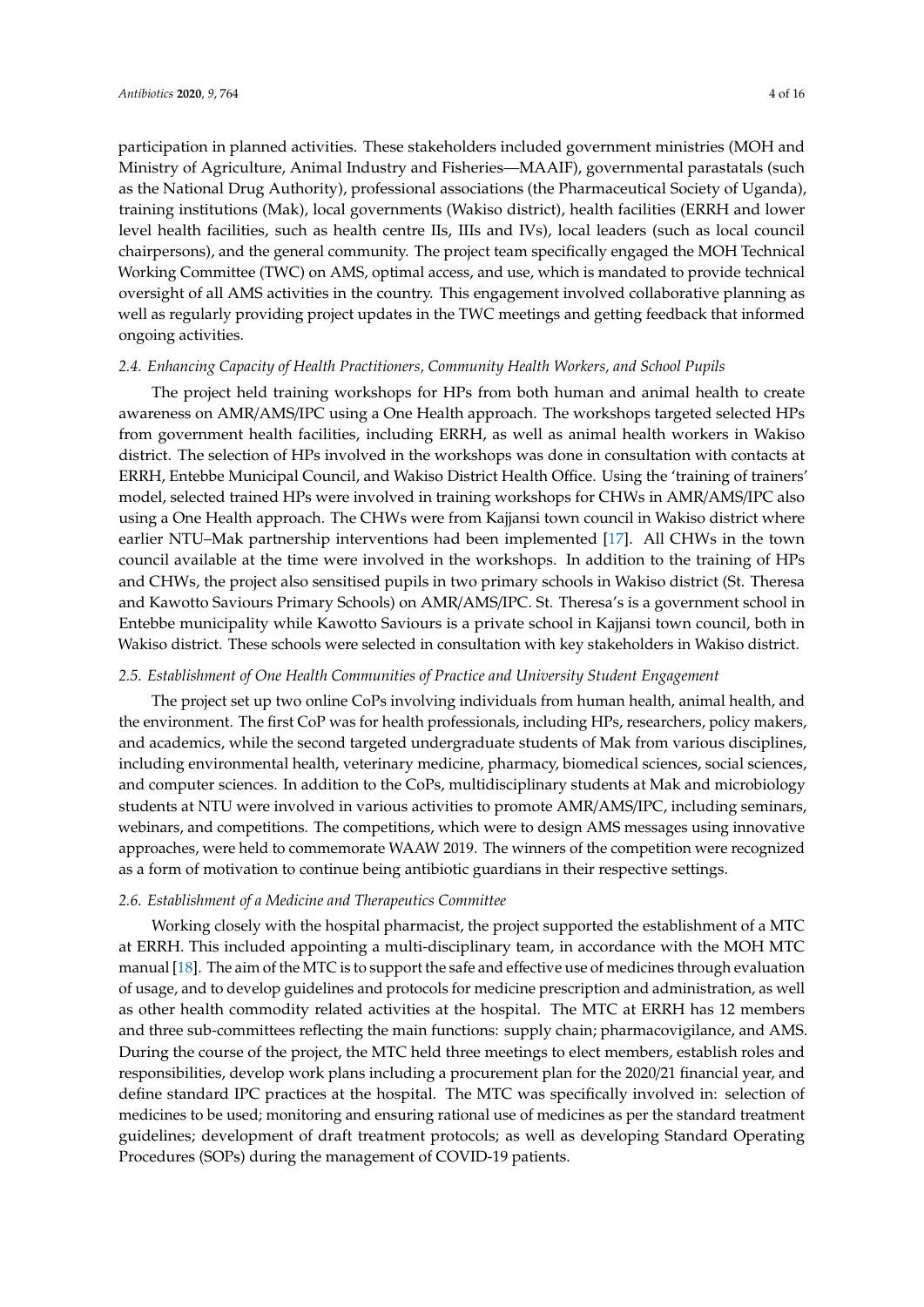#### *2.7. Project Evaluation*

The final project evaluation involved assessment of practices of the beneficiary HPs and CHWs, which was carried out three months after their respective training workshop. Specifically, the evaluation was aimed at establishing any changes in practices of the HPs and CHWs related to AMR/AMS/IPC following the workshops conducted as part of the project. The practices assessed among the HPs included: increased use of the Uganda Clinical Guidelines (UCG) when prescribing antimicrobials; increased diagnosis based on laboratory results; improved handwashing; and more patient guidance and counselling when they do not require antimicrobials. For the CHWs, practices, such as improved hand washing with soap as well as increased community sensitization on avoiding self-medication, consulting animal health professionals whenever animals were ill, and avoiding the use of human prescribed medicines in animals including poultry, were assessed. The evaluation among the HPs used a self-administered questionnaire while for the CHWs, a researcher-administered questionnaire was used. In addition, key informant interviews using telephone were held with selected key individuals from the various stakeholders involved in the project. The interviews included HPs and CHWs who participated in the workshops, particularly those with leadership roles, CoP members, Wakiso district health office staff, and facilitators of the training. In this paper, we present a summary of the key findings from the evaluation. The diagrammatic summary of the project implementation is shown in Figure [1.](#page-4-0)

<span id="page-4-0"></span>

**Figure 1.** Summary of the project implementation.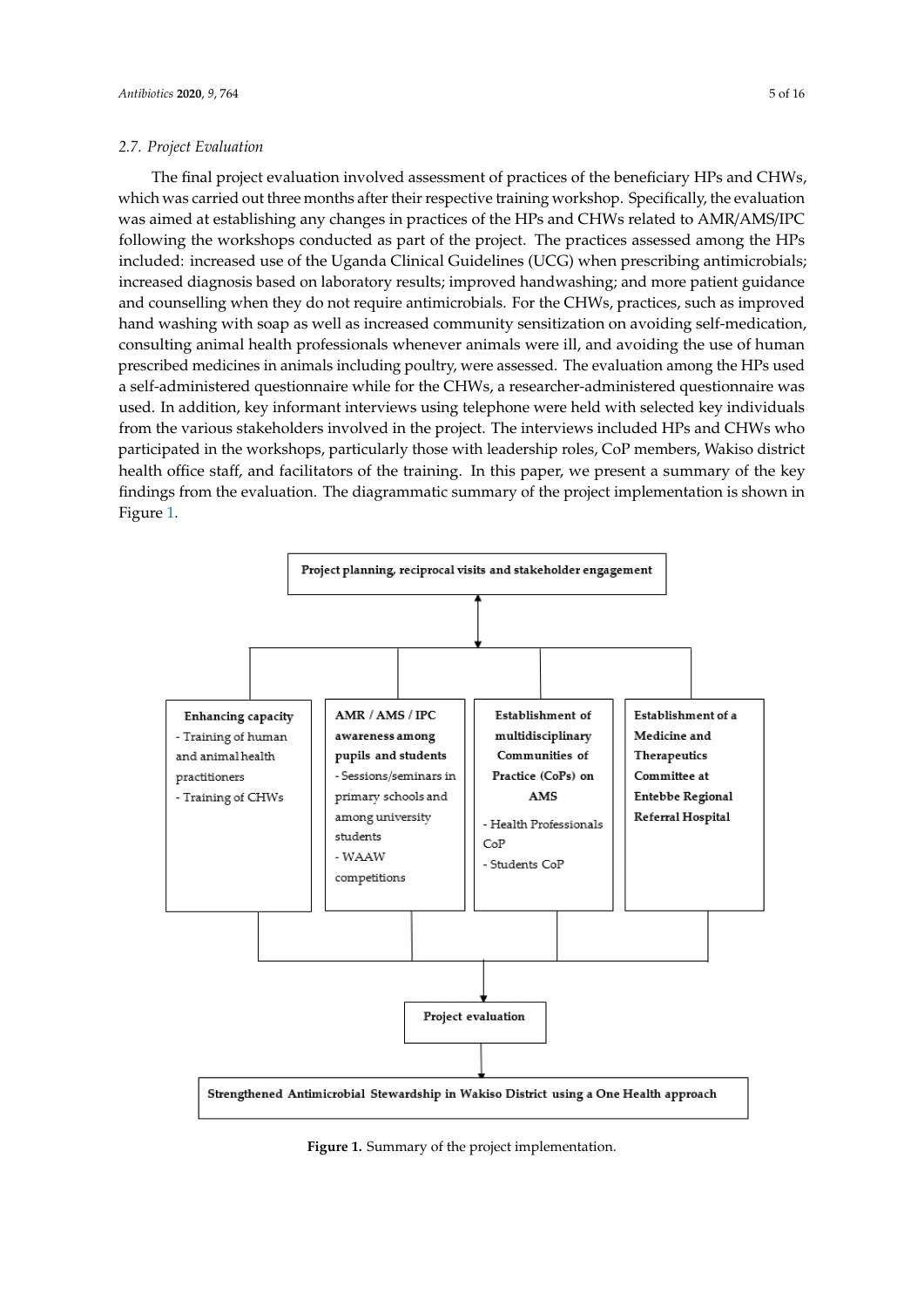### **3. Results**

#### *3.1. Reciprocal Visits*

The project exchange visits lasted between one and two weeks depending on the timing of activities as well as the availability of the team members. The timing of these visits was crucial for the different teams to appreciate the level of, and approaches to AMS in the host country. The first UK team visit to Uganda in April 2019 was organised as a scoping visit. This was necessary to appreciate AMS activity in the country, including challenges, knowledge gaps, areas of sub-optimal antibiotic use, development needs at ERRH, and animal health AMS concerns to inform the project activities, including training of HPs and capacity support to ERRH. During this visit, several meetings were held with the ERRH administration, Wakiso district health and veterinary staff, MOH Department of Pharmaceuticals and Natural Medicines, and College of Veterinary Medicine, Animal Resources and Biosecurity at Mak. The second exchange visit was that of the ERRH pharmacist to the UK in June 2019. The pharmacist was involved in AMS discussions involving multi-disciplinary teams from BHT and NTU (City, Brackenhurst, and Clifton campuses). While at the Brackenhurst campus, which houses the School of Animal, Rural and Environment Sciences at NTU, the pharmacist learnt about the various animal projects there, including research on AMS. The pharmacist also spent some time in the microbiology department at the Clifton campus where he made a presentation to share experiences of AMS at ERRH and generally in Uganda among faculty. At BHT, the pharmacist spent time seeing AMS in practice on clinical ward rounds and in the pathology laboratory, and visited the medical microbiology laboratory where he gave a presentation to scientists. The pharmacist met with the medical director to discuss a potential memorandum of understanding with ERRH and how future work may be undertaken to support other collaborative activities. In the UK, the pharmacist was also involved in further project planning and work shadowing to learn more about AMS practices. The third exchange visit was of the UK team in September 2019 that involved a series of activities including: facilitation of three two-day AMS trainings among human and animal HPs; AMS seminars at Mak; and visits to primary schools to sensitize them on AMR and to launch an awareness competition. The final visit was by a Ugandan clinical pharmacist and lecturer at Mak in September 2020. This visit focused on AMS / AMR knowledge exchange, potential expansion of partnership work, discussions on final project activities including evaluation and dissemination, as well as exploring avenues for future collaboration between Uganda and the UK. In total, six UK members, including antimicrobial pharmacists, microbiologists, and an animal health specialist from NTU and BHT, travelled to Uganda over the two visits, while two Uganda pharmacists visited the UK as part of the project.

#### *3.2. Training of Health Practitioners*

In September 2019, the project team held training workshops for a multidisciplinary group of 86 health professionals from human and animal health on AMR/AMS/IPC. Among the trained HPs, 56 were from ERRH, 20 were from lower level health facilities in Wakiso district (Nsaggu HC II, Nakawuka HC III, Kajjansi HC IV, Zzinga HC II, Kitala HC II, Bussi HC II, and Kasanje HC III), and 10 were animal health professionals working within Entebbe municipality. Whereas all the human health HPs were selected from government health facilities, some of the animal health HPs were in private practice. The workshops for the HPs from both animal and human health were greatly appreciated by the participants as they shared experiences among themselves, and realised the similarities and close linkage between AMS among their professions. All HPs trained were involved in either prescription, administration, issuance of antimicrobials, or related clinical work. They included pharmacists, medical doctors, laboratory technicians, clinical officers, nurses, and veterinary practitioners. The two-day training workshops, held in Entebbe, were facilitated jointly by the UK and Uganda members of the project team. This ensured the local context of material and applicability was delivered during the training. The UK trainers included three antimicrobial pharmacists, two microbiologists, and an animal health specialist, while the Uganda team included three pharmacists, a veterinary doctor, and two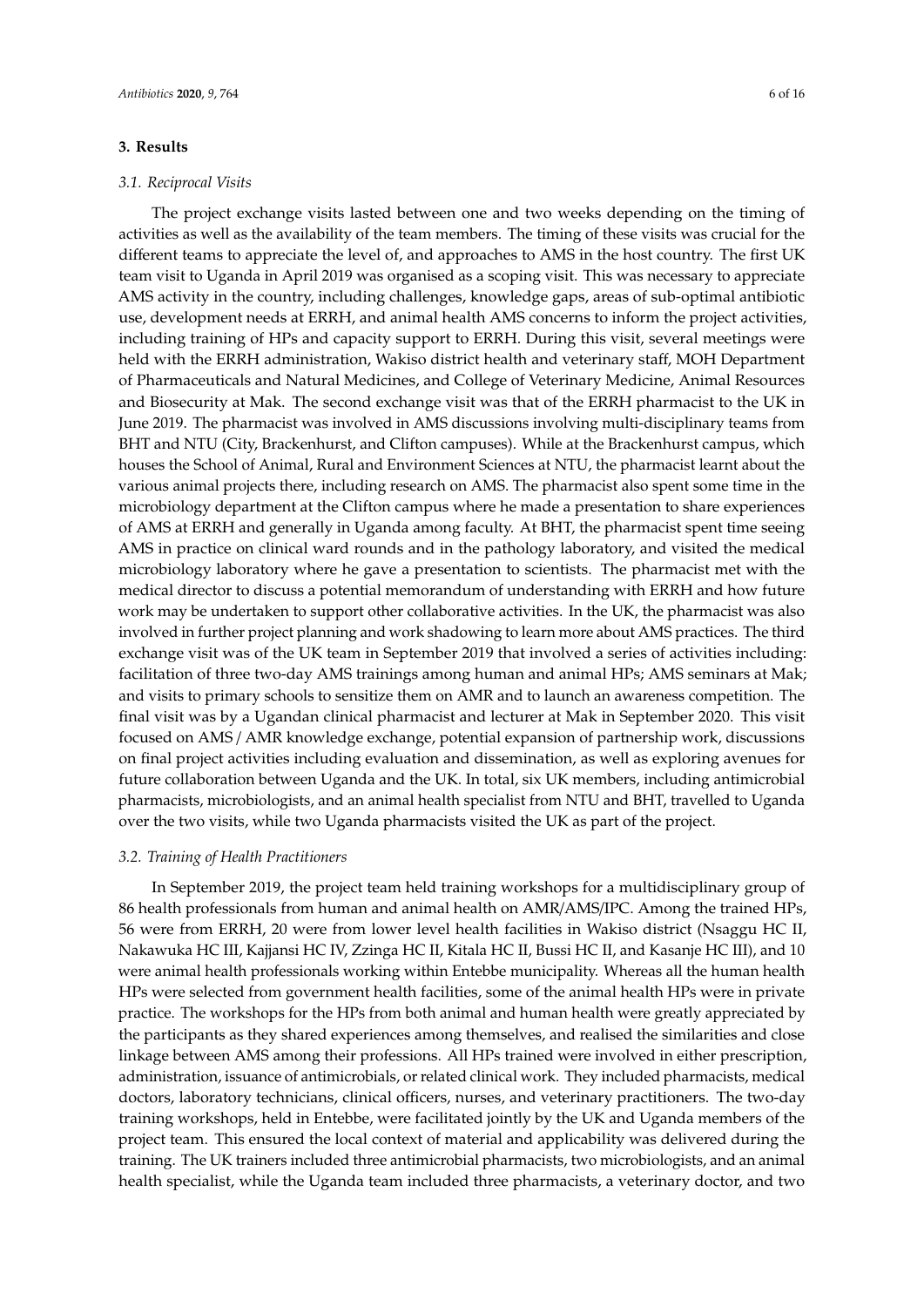environmental health scientists. The workshop sessions included: introduction to AMR/AMS/IPC; the World Health Organization (WHO) AMR competency framework for human health; prudent antibiotic use, actions, and barriers in human and animal health; use of UCG incuding how to use the Microguide app that hosts these guidelines provided by CwPAMS; the One Health approach; hand hygiene; and sharing of gained knowledge with others using the capability, opportunity, and motivation behaviour (COM-B) change model [\[19\]](#page-14-8). The workshop sessions were interactive and engaged participants in order to facilitate adult learning. Specifically, sessions included a pre- and post-assessment, group discussions, e-Bug AMR balloon experiment [\[20\]](#page-14-9), hand washing demonstration using the Glow Germ Gel kit™ [\[21\]](#page-14-10), case studies from both human and animal health, interactive games, sharing of past experiences, and a certificate awarding ceremony. From the pre- and post-training assessment, there was an improvement in the knowledge levels of the HPs after the trainings. Out of the 80 HPs who participated in the post assessment, 64 (80%) correctly defined AMR compared to 63.9% (53/83) who had done so during the pre-assessment. In the post-training evaluation, 73.8% (59/80) of the HPs stated that inadequate hand hygiene is one of the contributing factors of AMR compared to 21.7% (18/83) who did so during the pre-training assessment.

#### *3.3. Training of Community Health Workers*

A total of 227 CHWs from Kajjansi town council took part in training workshops conducted by a team of three HPs who were among those trained in the project as part of the 'training of trainers' model. The one-day workshop for CHWs, in groups of approximately 30, was conducted using interactive and engaging sessions similar to those used with HPs. Given that CHWs are involved in treatment of only three diseases (malaria, diarrhoea, and pneumonia) for infants less than five years under iCCM, and health promotion on key public health issues, their training was largely focused on creating awareness on AMR/AMS/IPC in their communities. The workshops included sessions on: introduction to antimicrobials and AMR; AMS at the community level; prevention of AMR in animals and humans; water, sanitation, and hygiene; food hygiene and safety; and IPC in communities. Similar to the workshops of HPs, a pre- and post-training assessment was undertaken for the CHWs. There was a notable improvement in knowledge of the CHWs in the post-training assessment in comparison with the pre-training survey. Out of the 212 CHWs who participated in the post-training assessment, 97.1% (206/212) reported that microorganisms can fail to respond to antimicrobials compared to 49.3% (111/225) in the pre-training assessment. In addition, 96.2% (204/212) of the CHWs reported in the post-training assessment that antimicrobials dumped in the environment can lead to AMR compared to 33.3% (75/225) in the pre-training assessment. Furthermore, 97.6% (204/212) of the CHWs agreed in the post-training assessment that inappropriate use of antimicrobials in livestock can lead to AMR compared to 36.4% (82/225) in the pre-training assessment. In the post-training assessment, all the CHWs (100%) felt that they were knowledgeable enough to educate their communities on preventing AMR through improved AMS and IPC following the training.

#### *3.4. Increasing Awareness on AMS to Primary School Pupils and University Students*

The project introduced and created awareness on AMR/AMS among over 300 pupils at St. Theresa and Kawotto Saviours primary schools in Wakiso district. These sessions were attended by pupils mainly in the upper classes of the schools (primary 5 to 7) as well as their teachers. These schools were twinned with two schools in the UK (Wingrave Church of England and Longwick Church of England primary schools). Pupils in both the Ugandan and UK schools also participated in a competition to develop AMR/AMS/IPC messages in commemoration of World Antibiotic Awareness Week (WAAW) 2019, and the winners received various awards. Winners in Uganda and the UK were selected for best poster / song / performance. Award ceremonies were held at the schools in Uganda and the UK to share the winning material among pupils, teachers, and parents to reinforce the messages and illustrate the importance of the global issue of AMR. Winners (four from Uganda and four from the UK) received an award of 25 GBP, a young antibiotic guardian t-shirt, and a certificate of appreciation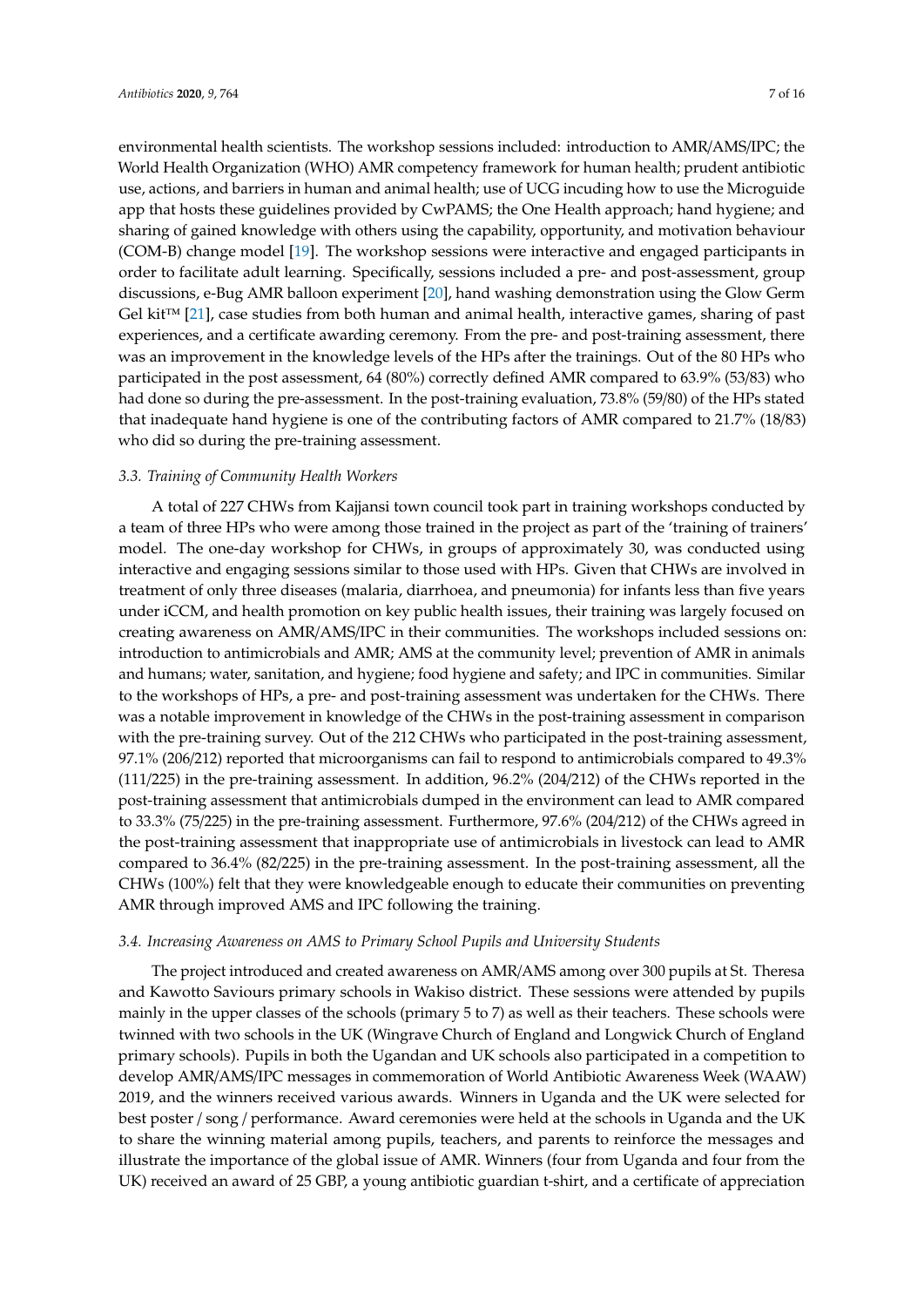for their participation. As part of the twinning of the Uganda and UK schools, ideas were shared on future collaboration, which will be explored in future. An initial activity carried out as part of the twinning was pupils from the Uganda schools writing pen pal letters to their UK counterparts and vice versa, which was well received by both groups and the administration of the schools. At Mak, the project organised three seminars and workshops on AMR / AMS /IPC, and interactions with NTU students. The seminars were attended by over 120 students from the UK and Uganda from different programs, including environmental health, pharmacy, microbiology, and environment. The project also launched an AMR awareness competition among Makerere University Environmental Health Students' Association (MUEHSA) and NTU students for them to design appropriate messages for community sensitization. During the World Antibiotic Awareness Week (WAAW) in November 2019, the project held an award giving ceremony in which the four winners of the competition from Mak and NTU each received a cash prize of 25 GBP as well as a certificate of appreciation.

#### *3.5. Establishment of One Health AMS Communities of Practice*

Through stakeholder engagement at initiation of the project, the need for two online CoPs, one for health professionals and the other for students (as opposed to the earlier planned one), was identified and established. The aim of the CoPs was to provide a platform for sharing resources, opportunities, and materials on AMR, AMS, and IPC targeting both human and animal health, as well as enhance sustainability as these would continue after the project duration. The *Antimicrobial Stewardship, Optimum Access and Use in Uganda* CoP for health professionals is hosted by the MOH TWC on AMS, optimum access, and use. The *Students for Antimicrobial Stewardship* CoP is a Facebook group that was formed after the realisation of the need for students to work together, in a multidisciplinary setting, at an early stage in their careers to tackle AMR. This platform is managed by five AMR champions from the following schools at Mak: veterinary medicine; biosecurity; biotechnical, and laboratory science; health sciences; and public health. Currently, the students' CoP has 162 members while the one for health professionals has 321 members, with membership of both groups steadily increasing. The health professionals' CoP has sent out over 50 emails with resources, opportunities, and other materials concerning AMR/AMS from Uganda, the UK, and globally. One example of how this has changed engagement with this work is that some members of the health professionals CoP have submitted abstracts to conferences, which they learnt about from the online platform. The students CoP has sent over 20 messages on opportunities for students to participate in. These opportunities have included attending webinars and conferences, such as the 4th National Conference on AMR held in Kampala, Uganda in 2019. In addition, students on their CoP have appreciated the importance of working in multi-disciplinary teams to tackle AMR, which they are likely to utilize during their future professional work.

#### *3.6. Evaluation of the Trained HPs and CHWs*

From the project evaluation, there was a positive change in practices among the HPs and CHWs following the training. Out of the 77 HPs who participated in the evaluation, 68 (88.3%) stated that they had adopted new practices from the project training. Out of the 68 HPs who adopted new practices, 39 (57.3%) reported improved handwashing, over half 36 (52.9%) reported an increase in use of the UCG when prescribing antimicrobials, and 35 (51.5%) reported a reduction in the quantity of unnecessary antibiotics given per patient. Among the 77 HPs, 48 (62.3%) reported having faced challenges when attempting to become an antimicrobial steward in their setting. These challenges included stock out of drugs, 29 (60.4%); lack of personal protective equipment (PPE), including gloves and masks, 19 (39.6%); and insufficient laboratory capacity, 17 (27.1%) (Table [1\)](#page-8-0).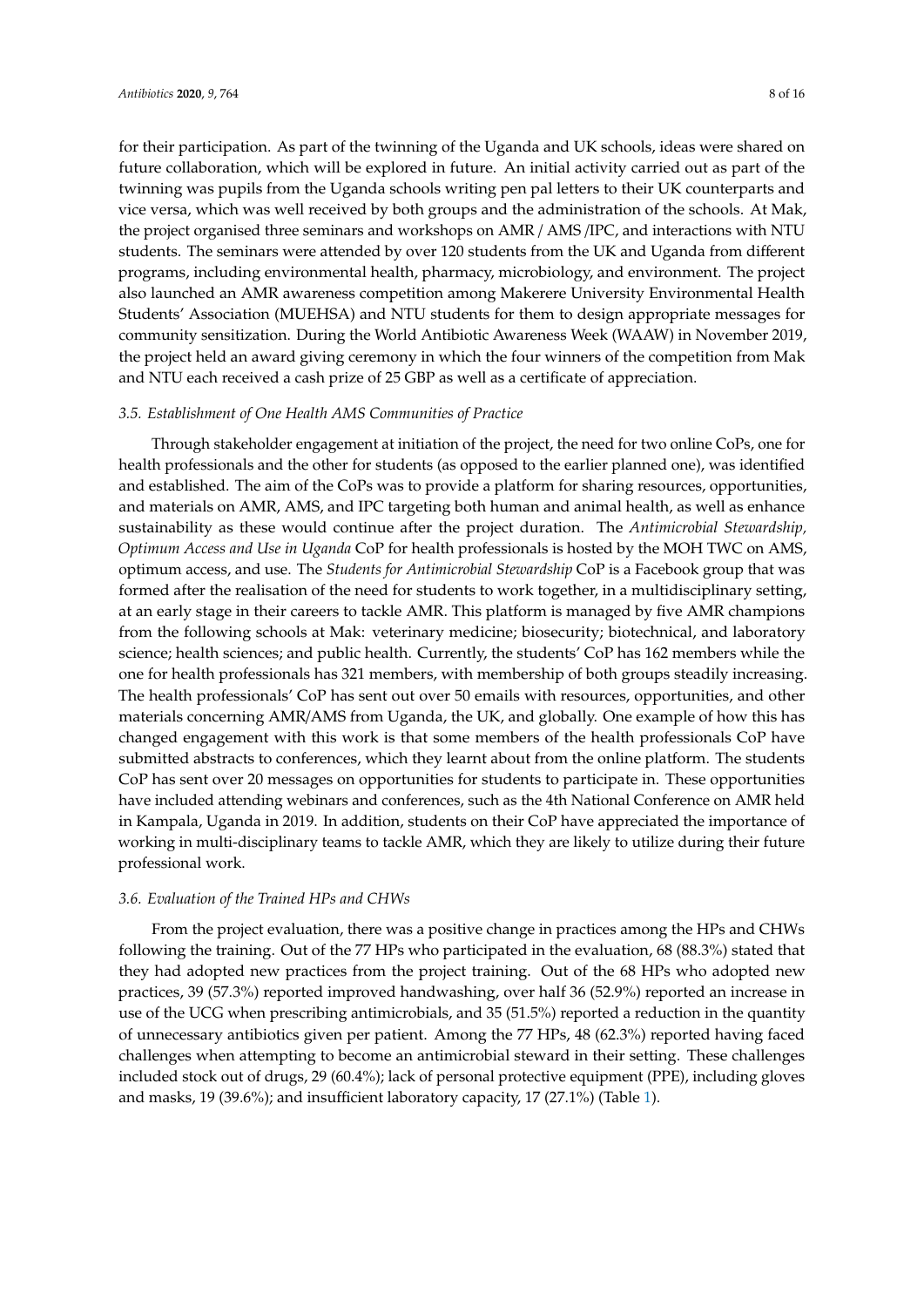<span id="page-8-0"></span>

|                                                               | Frequency ( $N = 77$ ) | Percentage (%) |
|---------------------------------------------------------------|------------------------|----------------|
| Gender                                                        |                        |                |
| Male                                                          | 29                     | 37.7           |
| Female                                                        | 48                     | 62.23          |
| Nature of practitioner                                        |                        |                |
| Human health worker                                           | 72                     | 93.5           |
| Animal health worker                                          | 5                      | 6.5            |
| Found the training helpful in their day-to-day activities     |                        |                |
| Yes                                                           | 71                     | 92.2           |
| No                                                            | 6                      | 7.8            |
| Presence of new practices adopted after training              |                        |                |
| Yes                                                           | 68                     | 88.3           |
| No                                                            | 6                      | 7.8            |
| Not sure                                                      | 3                      | 3.9            |
| * Adopted new practices after training $(n = 68)$             |                        |                |
| Increased use of UCG when prescribing antimicrobials          | 36                     | 52.9           |
| Diagnosis based on laboratory results                         | 30                     | 44.1           |
| Sending more samples to the laboratory                        | 24                     | 35.3           |
| Improved handwashing                                          | 39                     | 57.3           |
| Monitoring of my prescribing patterns                         | 26                     | 38.2           |
| Patient guidance and counselling when they do not             |                        |                |
| need antibiotics                                              | 31                     | 45.6           |
| Reduction of the number of antibiotics given per patient      | 35                     | 51.5           |
| Reduction of the use of injectables at out-patient department | 19                     | 27.9           |
| ** Others                                                     | 32                     | 47.1           |
| Were using the CwPAMS microguide app                          |                        |                |
| Yes                                                           | 33                     | 43.4           |
| No                                                            | 39                     | 50.0           |
| Not applicable because they are Veterinary officers           | 5                      | 6.6            |
| Faced challenges when attempting to become                    |                        |                |
| antimicrobial stewards                                        |                        |                |
| Yes                                                           | 48                     | 62.3           |
| No                                                            | 29                     | 37.7           |
| Challenges faced $(n = 48)$                                   |                        |                |
| Drug stock outs                                               | 29                     | 60.4           |
| Lack of prescribing materials/guidelines                      | 11                     | 22.9           |
| Lack of hand washing facilities and/or supplies               | 11                     | 22.9           |
| Lack of gloves, masks and/or other PPE                        | 19                     | 39.6           |
| Insufficient laboratory capacity                              | 17                     | 27.1           |
| Lack of first line antibiotics                                | 13                     | 16.9           |
| Supervisors not very supportive in AMS matters                | 5                      | 10.4           |
| *** Others                                                    | 22                     | 45.8           |

**Table 1.** Evaluation results of health practitioners.

\* Multiple response question; \*\* Other practices included advising against self-medication, encouraging use of organic feeds for poultry and livestock, health education on adherence to drugs, waste segregation, and training other HPs who did not attend the training; \*\*\* Other challenges included poor attitude of fellow HPs, patients demanding for antibiotics, self-medication by patients, and lack of flexibility among some prescribers.

From the qualitative evaluation of the project, the HPs reported that they were using the UCG more during the prescribing of antimicrobials, and they had also reduced the quantities of antibiotics given per patient when appropriate to do so. Improved prescription practices among the HPs also led to improved availability of antimicrobials at the various health facilities as demonstrated in the quotation below.

*"At the facility nowadays, I only give out amoxicillin where necessary as per the guidelines. I do not just give out antibiotics anymore. For this reason, I am now able to save amoxicillin tablets for patients who really need them, and I also give out the medication in the right dose. This has helped me*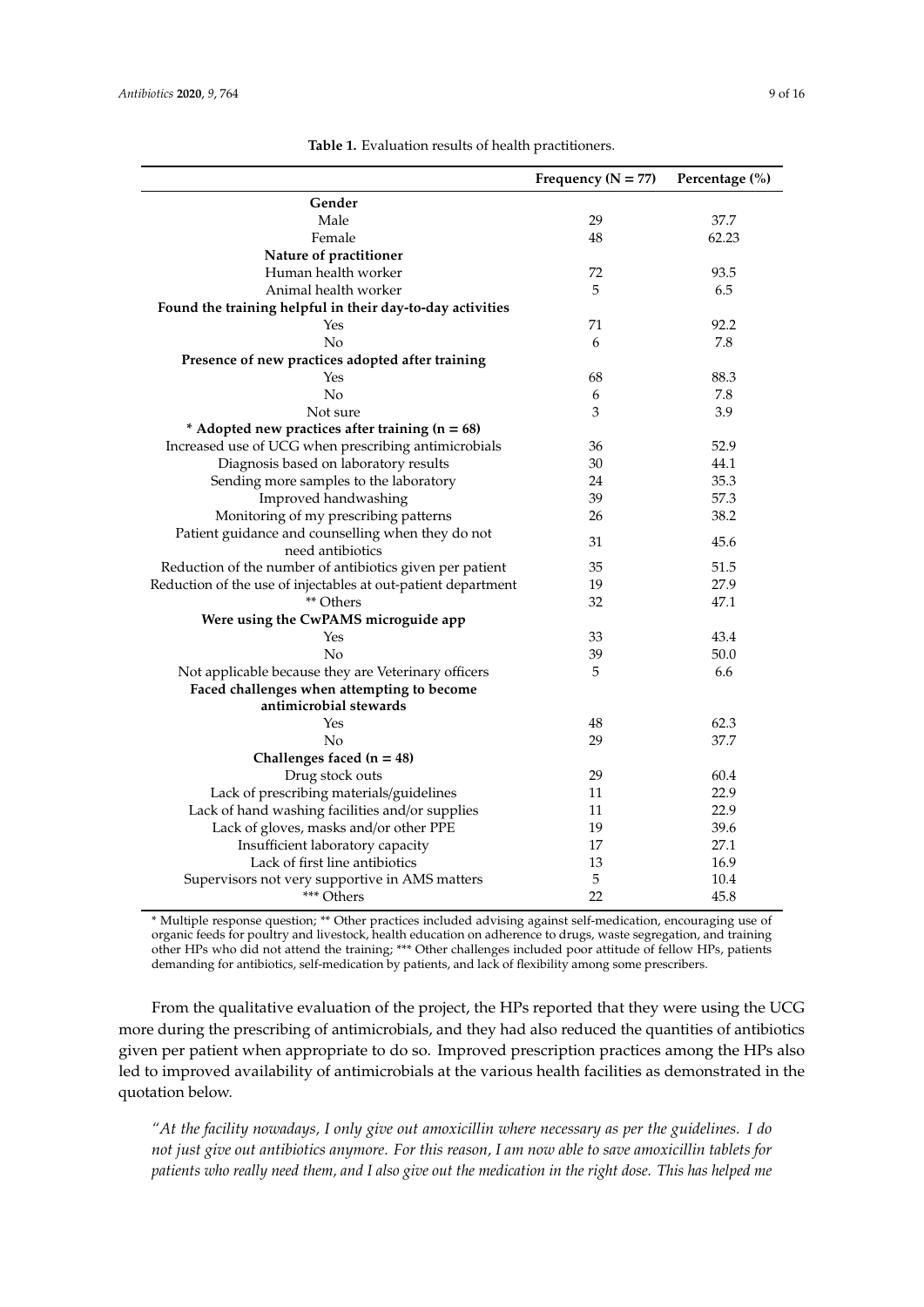*reduce on the number of times I go to look for medicines from other facilities due to reduced stock-outs at my facility."* Health worker, Bussi health centre II

Among the 226 CHWs who participated in the evaluation, 204 (90.3%) reported improved practices attributable to the training. The majority, 183 (81%), of the CHWs reported increased handwashing with soap, 175 (77.4%) had encouraged community members to improve personal hygiene and general sanitation, 151 (66.8%) had encouraged community members to take the full dose of their prescribed medication, while 130 (57.2%) had encouraged farmers to always consult veterinary professionals whenever their animals were ill. Following the training, 69 CHWs (30.5%) reported having reached between 50 to 100 community members and health educated them on AMR, while 27 (12%) reached over 100 community members (Table [2\)](#page-10-0).

| Gender                                                                                          | Frequency ( $N = 226$ ) | Percentage (%) |
|-------------------------------------------------------------------------------------------------|-------------------------|----------------|
| Male                                                                                            | 47                      | 20.8           |
| Female                                                                                          | 179                     | 79.2           |
| Nature of CHW                                                                                   |                         |                |
| Involved in iCCM                                                                                | 111                     | 49.1           |
| Not involved in iCCM                                                                            | 115                     | 50.9           |
| Change in practice after the training                                                           |                         |                |
| Yes                                                                                             | 204                     | 90.3           |
| $\overline{N}$                                                                                  | 22                      | 9.7            |
| * New practices adopted individually after the                                                  |                         |                |
| training $(n = 204)$                                                                            |                         |                |
| Increased use of treatment guidelines for                                                       | 90                      | 39.8           |
| childhood illness                                                                               |                         |                |
| Patient guidance/counselling when they do not                                                   | 74                      | 32.7           |
| need antibiotics                                                                                | 111                     | 49.1           |
| Proper disposal of medical waste and medicine<br>Encouraged community members to take full dose |                         |                |
| of medication                                                                                   | 151                     | 66.8           |
| Encouraged community members to stop                                                            |                         |                |
| self-medication                                                                                 | 159                     | 70.4           |
| Encouraged community members to follow                                                          |                         |                |
| doctors' prescriptions                                                                          | 144                     | 63.7           |
| Increased hand washing with soap                                                                | 183                     | 81.0           |
| Encouraged community members to improve                                                         | 175                     | 77.4           |
| personal hygiene and general sanitation                                                         |                         |                |
| Encouraged food hygiene and safety                                                              | 135                     | 59.7           |
| Promoted the safe water chain                                                                   | 172                     | 76.1           |
| Encouraged farmers to consult veterinary doctors                                                | 130                     | 57.2           |
| whenever animals were ill                                                                       |                         |                |
| Encouraged farmers not to use human medicines in                                                | 112                     | 49.6           |
| poultry and animals                                                                             |                         |                |
| ** Others                                                                                       | 69                      | 30.5           |
| Number of people sensitized about AMR in the                                                    |                         |                |
| community                                                                                       |                         |                |
| $50$                                                                                            | 130                     | 57.5           |
| $50 - 100$                                                                                      | 69                      | 30.5           |
| >100                                                                                            | 27                      | 12.0           |

**Table 2.** Evaluation results of community health workers.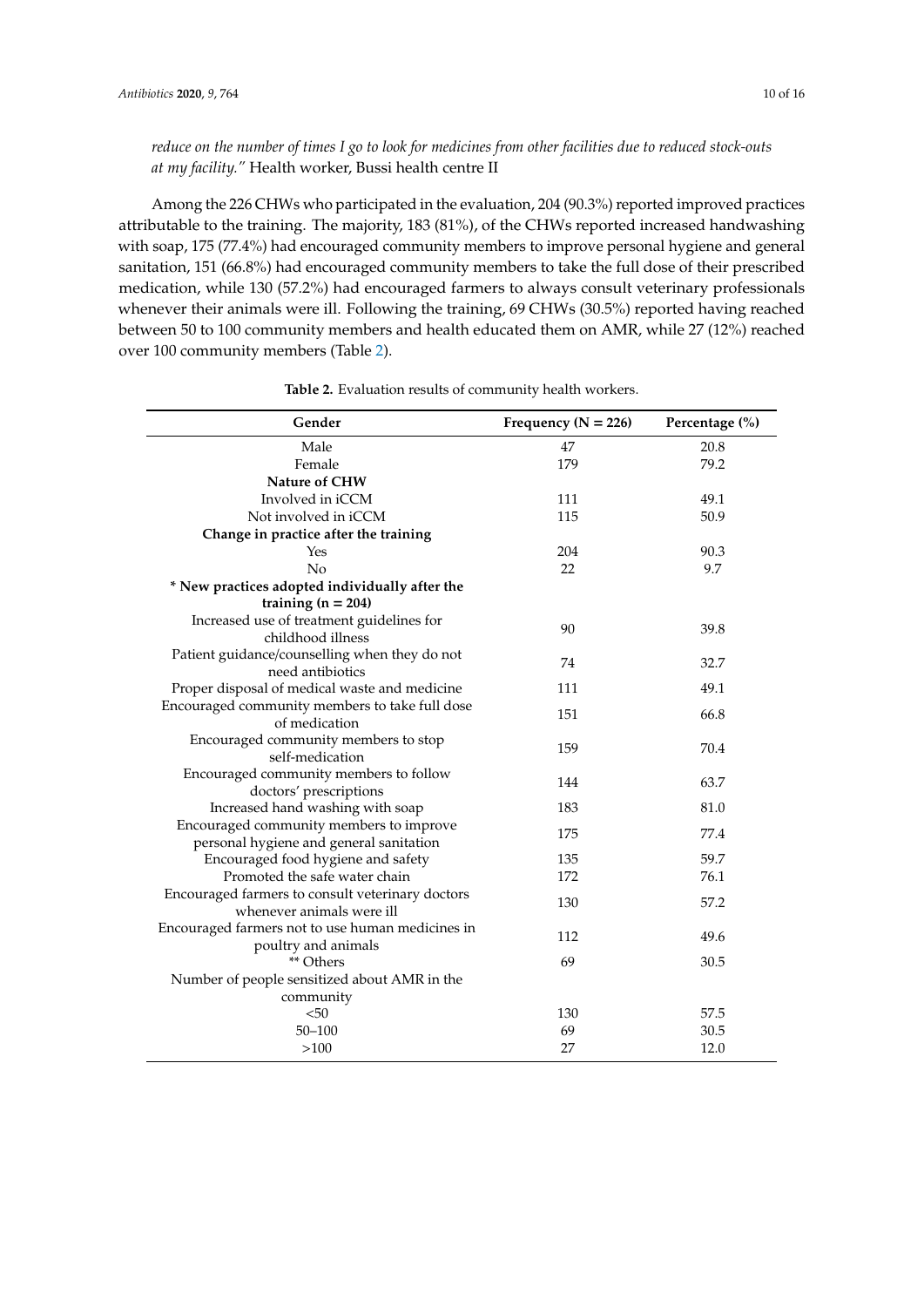<span id="page-10-0"></span>

| Gender                                     | Frequency ( $N = 226$ ) | Percentage $(\% )$ |
|--------------------------------------------|-------------------------|--------------------|
| Faced challenges when attempting to become |                         |                    |
| antimicrobial guardians in the community   |                         |                    |
| Yes                                        | 208                     | 92.0               |
| No                                         | 18                      | 8.0                |
| Challenges faced when attempting to become |                         |                    |
| antimicrobial guardians ( $n = 208$ )      |                         |                    |
| People do not understand AMR               | 132                     | 62.9               |
| Needed more training                       | 136                     | 64.8               |
| AMR is complicated                         | 44                      | 21.0               |
| *** Others                                 | 61                      | 29.1               |

**Table 2.** *Cont*.

\* Multiple response question. \*\* Others included advising against sharing of drugs, proper drug storage, advising against eating of dead animals, and burying dead animals. \*\*\* Other challenges included poor attitude of community members, poverty, and disrespect for CHWs.

Qualitative evaluation among the CHWs confirmed improved practices amongst them regarding the prevention of AMR in the community, particularly regarding animal husbandry, such as observing antibiotic withdrawal periods among animals before consuming their products, not eating deceased animals that were recently on treatment, reduction of self-prescription for animals, and reduction in use of human-prescribed antimicrobials among animals as mentioned in the quotations below.

*"Before the training, I was among the people who used to slaughter sick chicken which were under treatment or those that had died while receiving medication. During the training, I learnt that we should never slaughter sick animals undergoing treatment. I now also know that to slaughter a chicken recently on treatment for consumption, you must wait for 7 or more days so that the medication is no longer present in its body hence not consuming small doses of the drug from the chicken which can contribute to AMR."* Female CHW, Kajjansi Town Council

*"For us, we thought that medicine that has been prescribed for humans could be used the way we wanted to treat animals especially antiretroviral drugs which we used to give pigs, and amoxicillin capsules to chicken. However, at the training I learnt that it is very dangerous to give human medicine to animals, and we should always call the veterinary doctor to treat our animals and prescribe the medicine for them, other than treating the animals ourselves."* Male CHW, Kajjansi Town Council

#### **4. Discussion**

Improper use of antimicrobials including non-compliance with guidelines is a contributing factor to AMR [\[4\]](#page-13-2), hence the need for interventions targeting improvement of access to and appropriate use of antimicrobials. There is limited data on AMS programs in Africa, including Uganda [\[7,](#page-13-5)[22\]](#page-14-11), hence our project provides an important contribution to the existing body of knowledge on how to address the growing burden of AMR. The need for a One Health approach to promote AMS is well established internationally [\[5\]](#page-13-3), and is translated into the local Ugandan context through the NAP [\[2\]](#page-13-1). The One Health approach used in the project was made possible through the multidisciplinary nature of our team with expertise in human and animal health, and environmental health. The strength of this team was fostered through reciprocal relationships and engagement with a variety of in-country stakeholders, including policy makers, such as the MOH and MAAIF. The project was delivered through multiple parallel interventions, including the training of HPs and CHWs, the creation of AMS awareness among university students and school pupils, as well as the establishment of CoPs and a hospital MTC. Our project is one of the few that have delivered multiple interventions at both health facility and community levels using a One Health approach in Uganda so provides a good contribution to the NAP in the fight against AMR.

In line with WHO recommendations, our training approach focused on both human and animal HPs [\[9\]](#page-13-8). In addition, the training of HPs on AMR/AMS/IPC took a One Health approach where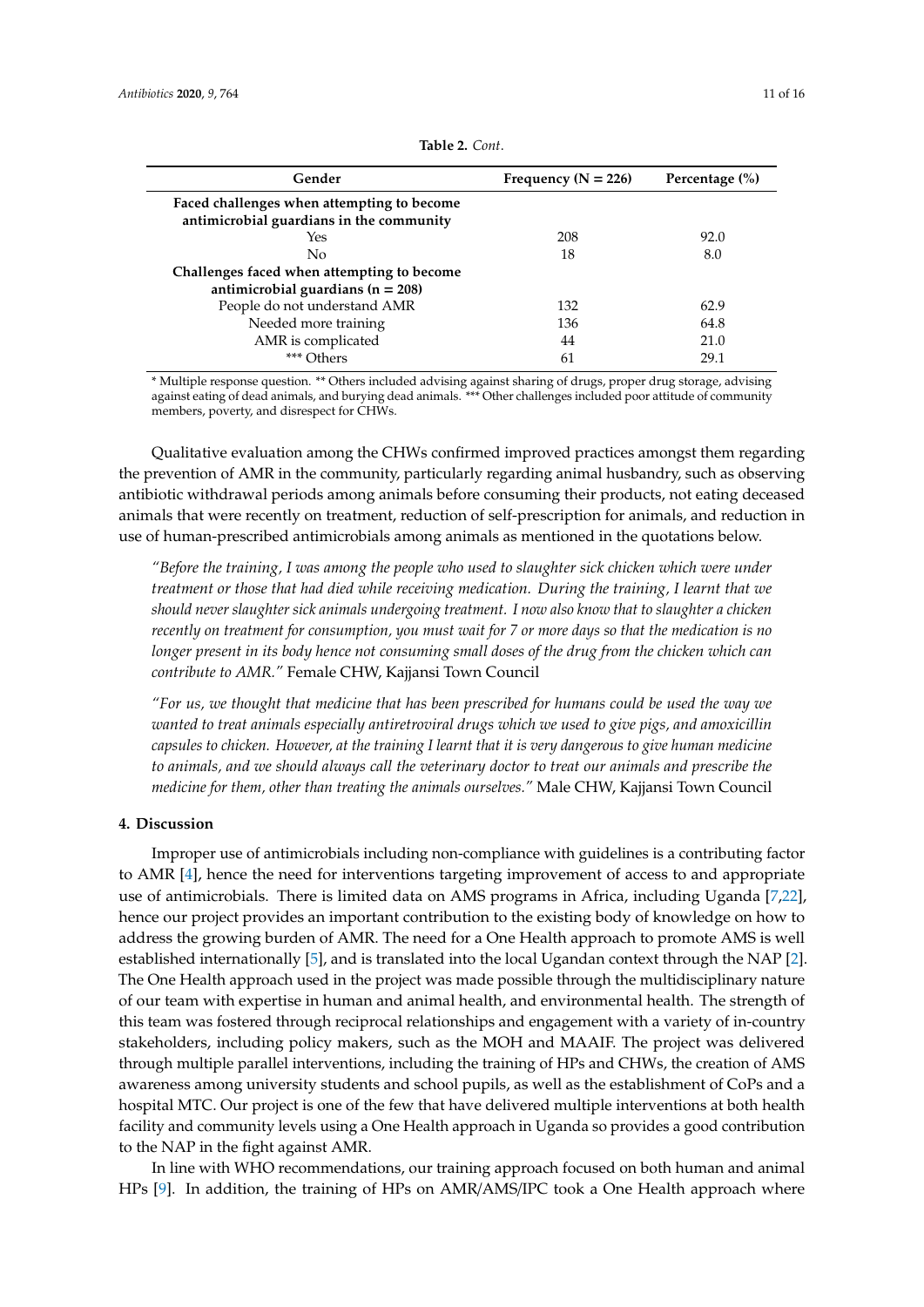an emphasis was given to the use of antimicrobials in humans and animals, and their link to the environment. This was necessary to truly embed the principles of One Health into the training component of our project. Indeed, with a multidisciplinary team from Uganda and the UK facilitating the training, the goal of ensuring One Health was achieved. The project was able to translate AMS principles across various primary health care levels in Uganda as the training involved HPs from ERRH and lower level health facilities. Whereas these lower level health facilities in Uganda (health centre IIs, IIIs and IVs) are often ignored for AMS and other interventions, they provide health care to a good portion of the population, particularly in rural areas that have limited access to hospitals [\[23\]](#page-14-12). The use of UK trainers in addition to those from Uganda was of benefit for both countries. These trainers brought their unique expertise around infection prevention and the UK's principles of AMR and AMS practice. On the other hand, the UK trainers were exposed to the issues of AMS and AMR in a developing country context, and community-based approaches of tackling global health challenges, particularly AMR. The project also facilitated bi-directional learning between the two countries, which can inform other health partnerships. The use of participatory training techniques, such as demonstrating handwashing using the Glow Germ Gel Kits, facilitated learning and knowledge retention as opposed to traditional didactic methods.

In addition to the training of HPs, our project trained CHWs on AMR/AMS/IPC using the 'training of trainers' model. AMS programs are largely hospital based and have predominantly focused on HPs, such as laboratory scientists, nurses, clinicians, pharmacists, and microbiologists [\[24\]](#page-14-13). Our study went beyond this and involved CHWs as they are key to health service delivery at the community level in Uganda as well as other developing countries. The CHWs trained in our project have a primary responsibility of health education and promotion in their communities while some had an extra role on iCCM. From the evaluation results, it was evident that training of the CHWs enhanced their capacity to contribute to AMR through sensitization of the general population on the appropriate use of antibiotics, particularly in humans, but also in animals among other related issues. Miscommunication at the community level has been identified as a major challenge to addressing AMR in Africa [\[25\]](#page-14-14), hence CHWs are a critical part of the health workforce to contribute to the NAP in the local setting. Given the training of CHWs had a component of IPC, they were subsequently invaluable in the promotion of sanitation and hygiene during the emergency public health measures undertaken in response to the COVID-19 pandemic in the communities. The use of the 'training of trainers' model, where the trained HPs later trained CHWs, is an indication of the health partnership's commitment towards building local capabilities in primary health care delivery. In addition, using trained practitioners to train another health cadre enhances health promotion and ensures cultural appropriateness [\[26\]](#page-14-15).

Awareness of basic hygiene principles and infection control are at the core of AMR education [\[5\]](#page-13-3). The AMS activities we implemented in schools will help to promote intergenerational awareness on AMR, as well as facilitate pupils becoming antimicrobial guardians in the future. Such pupils are also likely to promote proper AMS and IPC practices, such as handwashing with soap, at critical times among peers and family members. Our project also involved undergraduate students from various disciplines concerning human and animal health from Uganda and the UK in AMR awareness-raising activities, including seminars, webinars, and competitions. Although these students may have earlier been exposed to AMR as part of their studies, it cannot be guaranteed that they had adequate knowledge and skills on AMS, which would be reflected in their practice. At the undergraduate level, many prescribers and students of other professions may not be confident in their preparedness to deal with AMS. For instance, a survey among fourth-year medical students in the United States revealed that only one-third of those surveyed considered themselves as being adequately prepared in basic antimicrobial use [\[27\]](#page-14-16). Similarly, a study among paramedical students in Ethiopia revealed that less than half of the students surveyed had adequate knowledge of AMR [\[28\]](#page-14-17). These gaps in knowledge among university students reflect the need for AMS awareness initiatives to be incorporated into educational training curricula. Involving pupils and students in AMS / IPC interventions is therefore important as they are the future generation, and it also contributes to ensuring the sustainability of project activities.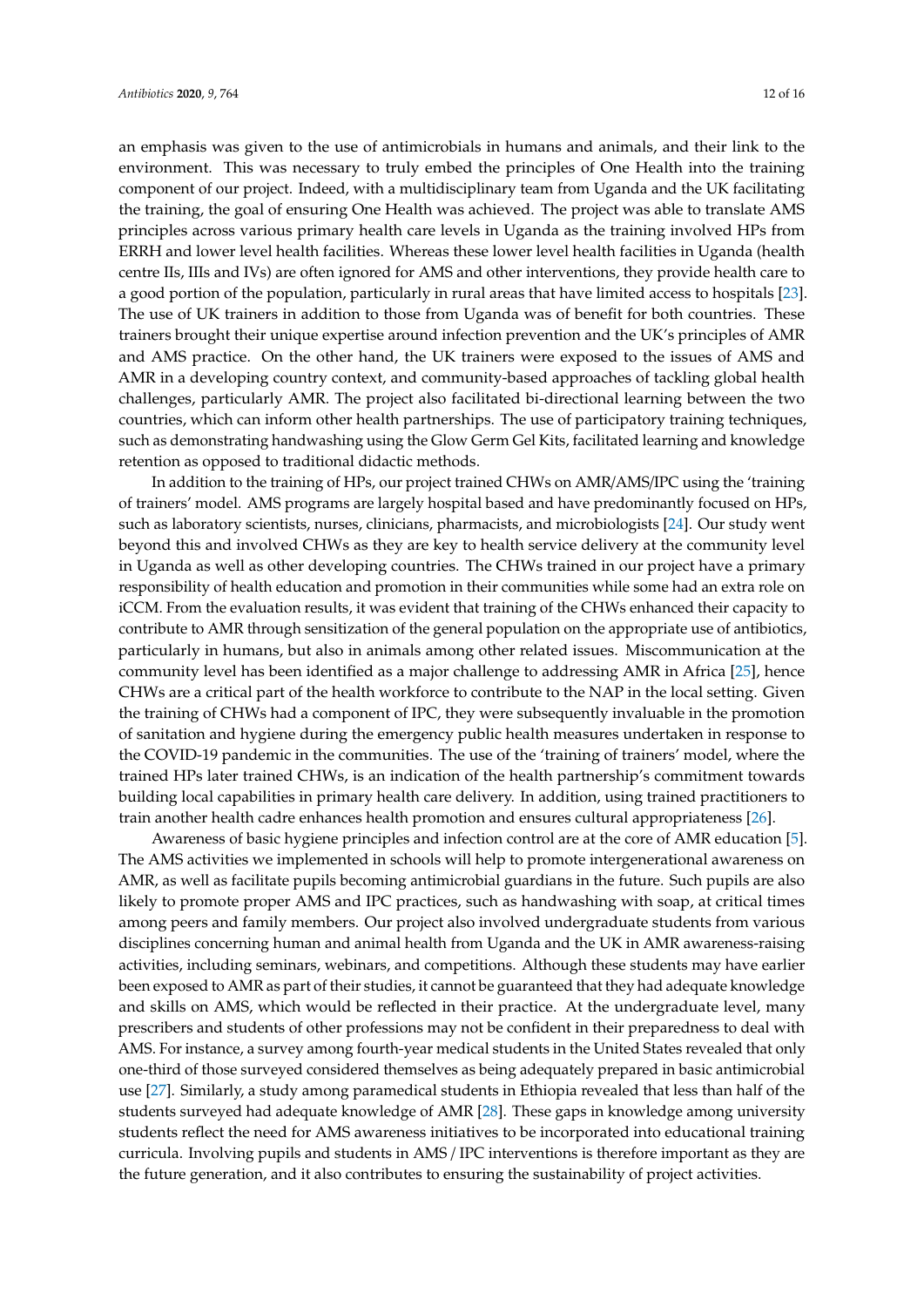Our project facilitated the establishment of an MTC at ERRH to support appropriate prescribing of antimicrobials and related activities. Having an MTC at a hospital is one of the recommended steps in setting up an AMS program [\[29\]](#page-14-18), hence it is an important contribution to the NAP. During the COVID-19 pandemic, ERRH was the first facility to handle cases with disease in the country, and the rapid and comprehensive support from the MTC to guide the hospital response was timely. The current existence and operation of the MTC at the hospital is a key achievement of our project given that it continues to support day-to-day operations at the facility, hence contributing to the sustainability of our project interventions. Establishment of the CoPs on AMS was also instrumental in ensuring sustainability as they continue to enhance knowledge exchange among human and animal health professionals and students. The CoPs continue to be integral to building awareness and sharing best practices on AMR/AMS/IPC. Given the COPs are online, the UK project team are able to stay engaged and be involved when not in Uganda. Indeed, online CoPs have been demonstrated to have a wider reach and keep participants engaged in comparison with physical ones, particularly in this digital age [\[30](#page-14-19)[,31\]](#page-14-20). Having set-up the health professionals' CoP as part of the MOH TWC on AMS, optimum access and use will also contribute towards its sustainability beyond the project duration.

The pre- and post-training assessment and project evaluation revealed an improvement in HPs' and CHWs' knowledge of AMR and their practices to promote AMS and IPC. Specifically, the evaluation results showed that the training of HPs substantially improved the organizational culture for the majority, with 88.3% adopting new practices around AMR/AMS/IPC in line with the national requirement as prescribed in the UCG. Studies in different parts of Africa, such as South Africa [\[32\]](#page-15-0), have also recorded change in organizational culture following the implementation of an AMS program. This change in practice among HPs involved in our study resulted in improved availability of antimicrobials as prescriptions and use were optimized. However, the evaluation revealed that health systems challenges, such as stock out of medicine, inadequate human resources, and lack of PPE for hospital staff, could impede AMS promotion if not equally tackled. In the case of CHWs, the evaluation results demonstrated how training them has a wider impact on improving positive health outcomes across communities, with many CHWs having sensitized between 50 and 100 community members on AMR/AMS within three months following the training. In addition, training the CHWs was instrumental in promoting the One Health approach, which was evident through encouraging livestock farmers to consult with a veterinary specialist regarding the health of their animals in the community. Animal husbandry is an important practice in the project community [\[15\]](#page-14-4) and the East African region in general [\[25\]](#page-14-14) so it is critical it is considered while implementing AMS interventions. This practice is reported to bring with it a high burden of what Ampaire et al. [\[25\]](#page-14-14) referred to as "community-acquired infections". There is a high rate of antibiotics misuse and poor engagement with veterinary professionals among livestock farmers at the community level in Africa [\[33\]](#page-15-1). Therefore, the ability of CHWs to support improved practices regarding management of animal conditions should be integrated in future AMS activities to contribute to the fight against AMR in Uganda and beyond.

One of the strengths of our project is that it was implemented as part of a 10-year established health partnership between NTU and Mak with existing structures, intellectual capital, as well as local and global resources and networks that will contribute to strengthening the primary health care system in Uganda. In addition, our project embraced the One Health approach and targeted AMS interventions at both the health facility and community levels as well as including primary schools and university students, which is worth mentioning. A limitation of our project was its limited scope given it involved one hospital, a few lower level health facilities, two primary schools, and selected university students. The involvement of animal health workers in project activities was also low compared to those from human health, which can be improved in the future. Nevertheless, being a small pilot project, the achievements and lessons learnt will be instrumental in informing our future partnership activities to strengthen AMS in Uganda and further contribute to the NAP.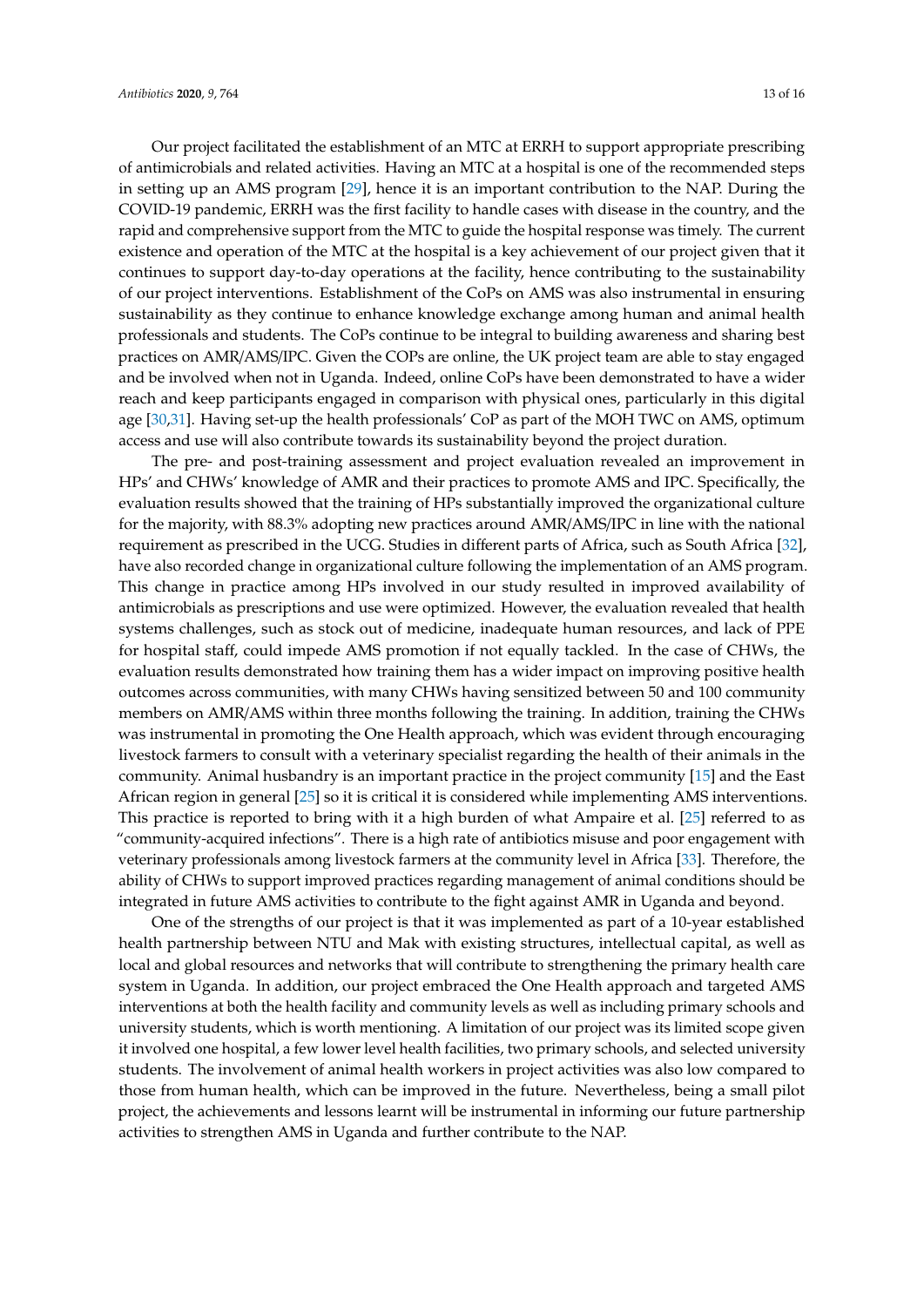# **5. Conclusions**

Adoption of a One Health approach in our project facilitated multidisciplinary efforts, including training human and animal HPs, to increase awareness and contribute towards improving AMS at health facilities and in the community. Reciprocal visits and establishment of CoPs fostered bi-directional learning and knowledge transfer on AMS between the UK and Uganda. The achievements of this project can inform the design of large-scale AMS interventions in support of implementation of the Uganda AMR National Action Plan.

**Author Contributions:** D.M. and L.G. are the Uganda and UK health partnership leads respectively and initiated the project idea. F.E.K., L.M., C.B., H.K., I.M.K., B.Y.N., J.O., K.R.-H. and J.W. contributed to conceptualization of the project. All authors including S.A., D.I., G.B.L. and F.N. participated in project implementation and writing the manuscript. All authors have read and agreed to the published version of the manuscript.

**Funding:** This project was funded as part of the Commonwealth Partnerships on Antimicrobial Stewardship (CwPAMS) supported by Tropical Health and Education Trust (THET) and Commonwealth Pharmacists Association (CPA) using Official Development Assistance (ODA) funding, through the Department of Health and Social Care's Fleming Fund. The views expressed in this publication are those of the author(s) and not necessarily those of the NHS, the Fleming Fund, the Department of Health and Social Care, THET or CPA.

**Acknowledgments:** We thank all stakeholders who supported the implementation of the project including from the: Ministry of Health; Ministry of Agriculture, Animal Industry and Fisheries; Entebbe Regional Referral Hospital; Makerere University College of Health Sciences; Makerere University College of Veterinary Medicine, Animal Resources and Biosecurity; Entebbe Municipal Council; Wakiso District Health Office; Kajjansi Health Centre (HC) IV; Nakawuka HC III; Kasanje HC III; Nsaggu HC II; Zzinga HC II; Kitala HC II; and Bussi HC II.

**Conflicts of Interest:** The authors declare no conflict of interest. The funders had no role in the design of the project; in the collection, analyses, or interpretation of data; in the writing of the manuscript, or in the decision to publish the results.

# **References**

- <span id="page-13-0"></span>1. Global Action Plan on Antimicrobial Resistance. Available online: https://[apps.who.int](https://apps.who.int/iris/bitstream/handle/10665/193736/9789241509763_eng.pdf?sequence=1)/iris/bitstream/handle/ 10665/193736/[9789241509763\\_eng.pdf?sequence](https://apps.who.int/iris/bitstream/handle/10665/193736/9789241509763_eng.pdf?sequence=1)=1 (accessed on 31 July 2020).
- <span id="page-13-1"></span>2. Government of Uganda. *Antimicrobial Resistance National Action Plan 2018–2023*; Government of Uganda: Kampala, Uganda, 2018.
- 3. Fujita, A.W.; Mbabazi, O.; Akampurira, A.; Najjuka, C.F.; Izale, C.; Meya, D.; Boulware, D.; Manabe, Y.; Kajumbula, H. Antimicrobial Resistance in Uganda and the Urgent Need for Standardized Reporting and a National Surveillance Program. *Open Forum Infect. Dis.* **2015**, *2*, 1472. [\[CrossRef\]](http://dx.doi.org/10.1093/ofid/ofv133.1025)
- <span id="page-13-2"></span>4. Tadesse, B.T.; Ashley, E.A.; Ongarello, S.; Havumaki, J.; Wijegoonewardena, M.; González, I.J.; Dittrich, S. Antimicrobial resistance in Africa: A systematic review. *BMC Infect. Dis.* **2017**, *17*, 616. [\[CrossRef\]](http://dx.doi.org/10.1186/s12879-017-2713-1) [\[PubMed\]](http://www.ncbi.nlm.nih.gov/pubmed/28893183)
- <span id="page-13-3"></span>5. McEwen, S.A.; Collignon, P.J. Antimicrobial resistance: A one health perspective. In *Antimicrobial Resistance in Bacteria from Livestock and Companion Animals*; ASM Press: Washington, DC, USA, 2018; pp. 521–547.
- <span id="page-13-4"></span>6. Dyar, O.J.; Huttner, B.; Schouten, J.; Pulcini, C. What is antimicrobial stewardship? *Clin. Microbiol. Infect.* **2017**, *23*, 793–798. [\[CrossRef\]](http://dx.doi.org/10.1016/j.cmi.2017.08.026) [\[PubMed\]](http://www.ncbi.nlm.nih.gov/pubmed/28882725)
- <span id="page-13-5"></span>7. Akpan, M.R.; Isemin, N.U.; Udoh, A.E.; Ashiru-Oredope, D. Implementation of antimicrobial stewardship programmes in African countries: A systematic literature review. *J. Glob. Antimicrob. Resist.* **2020**, *22*, 317–324. [\[CrossRef\]](http://dx.doi.org/10.1016/j.jgar.2020.03.009)
- <span id="page-13-6"></span>8. Ackers, L.; Ackers-Johnson, G.; Seekles, M.; Odur, J.; Opio, S. Opportunities and Challenges for Improving Anti-Microbial Stewardship in Low-and Middle-Income Countries; Lessons Learnt from the Maternal Sepsis Intervention in Western Uganda. *Antibiotics* **2020**, *9*, 315. [\[CrossRef\]](http://dx.doi.org/10.3390/antibiotics9060315)
- <span id="page-13-8"></span>9. Dyar, O.J.; Obua, C.; Chandy, S.; Xiao, Y.; Stålsby Lundborg, C.; Pulcini, C. Using antibiotics responsibly: Are we there yet? *Future Microbiol.* **2016**, *11*, 1057–1071. [\[CrossRef\]](http://dx.doi.org/10.2217/fmb-2016-0041)
- <span id="page-13-7"></span>10. Yantzi, R.; van de Walle, G.; Lin, J. 'The disease isn't listening to the drug': The socio-cultural context of antibiotic use for viral respiratory infections in rural Uganda. *Glob. Public Health* **2019**, *14*, 750–763. [\[CrossRef\]](http://dx.doi.org/10.1080/17441692.2018.1542017)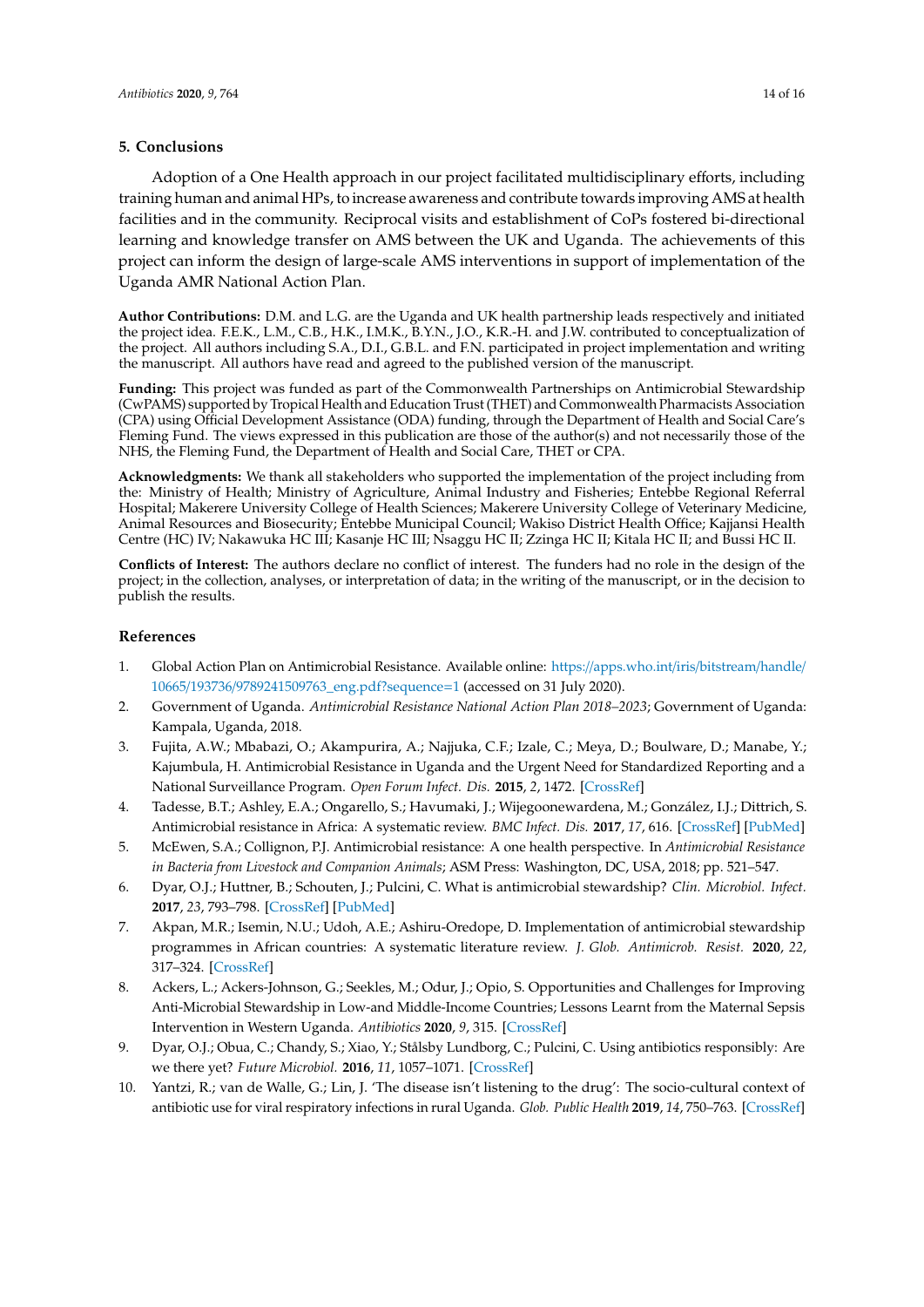- <span id="page-14-0"></span>11. Commonwealth Partnerships for Antimicrobial Stewardship. Available online: https://[www.flemingfund.](https://www.flemingfund.org/grants/commonwealth-partnerships-for-antimicrobial-stewardship-2/) org/grants/[commonwealth-partnerships-for-antimicrobial-stewardship-2](https://www.flemingfund.org/grants/commonwealth-partnerships-for-antimicrobial-stewardship-2/)/ (accessed on 31 July 2020).
- <span id="page-14-1"></span>12. World Health Organization. *WHO Competency Framework for Health Workers' Education and Training on Antimicrobial Resistance*; WHO: Geneva, Switzerland, 2018.
- <span id="page-14-2"></span>13. Dobson, E.L.; Klepser, M.E.; Pogue, J.M.; Labreche, M.J.; Adams, A.J.; Gauthier, T.P.; Turner, R.B.; Su, C.P.; Jacobs, D.M.; Suda, K.J. Outpatient antibiotic stewardship: Interventions and opportunities. *J. Am. Pharm. Assoc.* **2017**, *57*, 464–473. [\[CrossRef\]](http://dx.doi.org/10.1016/j.japh.2017.03.014)
- <span id="page-14-3"></span>14. Wakiso District Local Government. Development Profile/Investment Plan FY 2015/16-2019/20. Investment opportunities and Doing Business. Wakiso District. 2016. Available online: http://[www.wakiso.go.ug](http://www.wakiso.go.ug/sites/default/files/Wakiso%20District%20Profile_0.pdf)/sites/ default/files/[Wakiso%20District%20Profile\\_0.pdf](http://www.wakiso.go.ug/sites/default/files/Wakiso%20District%20Profile_0.pdf) (accessed on 20 August 2020).
- <span id="page-14-4"></span>15. Uganda Bureau of Statistics. The National Population and Housing Census 2014—Area Specific Profile Series—Wakiso District. 2017. Available online: https://[www.ubos.org](https://www.ubos.org/wp-content/uploads/publications/2014CensusProfiles/WAKISO.pdf)/wp-content/uploads/publications/ [2014CensusProfiles](https://www.ubos.org/wp-content/uploads/publications/2014CensusProfiles/WAKISO.pdf)/WAKISO.pdf (accessed on 20 August 2020).
- <span id="page-14-5"></span>16. Bashahun, D.; Odoch, T. Assessment of antibiotic usage in intensive poultry farms in Wakiso District, Uganda. *Livest. Res. Rural Dev.* **2015**, *27*, 12.
- <span id="page-14-6"></span>17. Musoke, D.; Gibson, L.; Mukama, T.; Khalil, Y.; Ssempebwa, J.C. Nottingham Trent University and Makerere University School of Public Health partnership: Experiences of co-learning and supporting the healthcare system in Uganda. *Glob. Health* **2016**, *12*, 11. [\[CrossRef\]](http://dx.doi.org/10.1186/s12992-016-0148-x)
- <span id="page-14-7"></span>18. Department of Pharmaceuticals and Natural Medicines, Ministry of Health. *Medicine and Therapeutics Committees Manual*; Ministry of Health: Kampala, Uganda, 2018.
- <span id="page-14-8"></span>19. Michie, S.; Van Stralen, M.M.; West, R. The behaviour change wheel: A new method for characterising and designing behaviour change interventions. *Implement. Sci.* **2011**, *6*, 42. [\[CrossRef\]](http://dx.doi.org/10.1186/1748-5908-6-42)
- <span id="page-14-9"></span>20. Antibiotics: Peer Education. Available online: https://[www.e-bug.eu](https://www.e-bug.eu/peereducation/download/english/Antibiotic%20Peer%20Education%20Lesson.pdf)/peereducation/download/english/ [Antibiotic%20Peer%20Education%20Lesson.pdf](https://www.e-bug.eu/peereducation/download/english/Antibiotic%20Peer%20Education%20Lesson.pdf) (accessed on 30 June 2019).
- <span id="page-14-10"></span>21. The Original Visual Tool for Teaching Proper Handwashing, Aseptic Techniques, and General Infection Control. Available online: https://[www.glogerm.com](https://www.glogerm.com) (accessed on 20 August 2020).
- <span id="page-14-11"></span>22. Fadare, J.O.; Ogunleye, O.; Iliyasu, G.; Adeoti, A.; Schellack, N.; Engler, D.; Massele, A.; Godman, B. Status of antimicrobial stewardship programmes in Nigerian tertiary healthcare facilities: Findings and implications. *J. Glob. Antimicrob. Resist.* **2019**, *17*, 132–136. [\[CrossRef\]](http://dx.doi.org/10.1016/j.jgar.2018.11.025) [\[PubMed\]](http://www.ncbi.nlm.nih.gov/pubmed/30557686)
- <span id="page-14-12"></span>23. Ministry of Health. *Health Sector Development Plan 2015*/*16—2019*/*20*; Ministry of Health: Kampala, Uganda, 2015.
- <span id="page-14-13"></span>24. Chetty, S.; Reddy, M.; Ramsamy, Y.; Naidoo, A.; Essack, S. Antimicrobial stewardship in South Africa: A scoping review of the published literature. *JAC-Antimicrob. Resist.* **2019**, *1*, dlz060. [\[CrossRef\]](http://dx.doi.org/10.1093/jacamr/dlz060)
- <span id="page-14-14"></span>25. Ampaire, L.; Muhindo, A.; Orikiriza, P.; Mwanga-Amumpaire, J.; Bebell, L.; Boum, Y. A review of antimicrobial resistance in East Africa. *Afr. J. Lab. Med.* **2016**, *5*, 1–6. [\[CrossRef\]](http://dx.doi.org/10.4102/ajlm.v5i1.432) [\[PubMed\]](http://www.ncbi.nlm.nih.gov/pubmed/28879114)
- <span id="page-14-15"></span>26. Maruta, T.; Yao, K.; Ndlovu, N.; Moyo, S. Training-of-trainers: A strategy to build country capacity for SLMTA expansion and sustainability. *Afr. J. Lab. Med.* **2014**, 3. [\[CrossRef\]](http://dx.doi.org/10.4102/ajlm.v3i2.196)
- <span id="page-14-16"></span>27. Abbo, L.M.; Cosgrove, S.E.; Pottinger, P.S.; Pereyra, M.; Sinkowitz-Cochran, R.; Srinivasan, A.; Webb, D.J.; Hooton, T.M. Medical students' perceptions and knowledge about antimicrobial stewardship: How are we educating our future prescribers? *Clin. Infect. Dis.* **2013**, *57*, 631–638. [\[CrossRef\]](http://dx.doi.org/10.1093/cid/cit370)
- <span id="page-14-17"></span>28. Seid, M.A.; Hussen, M.S. Knowledge and attitude towards antimicrobial resistance among final year undergraduate paramedical students at University of Gondar, Ethiopia. *BMC Infect. Dis.* **2018**, *18*, 312. [\[CrossRef\]](http://dx.doi.org/10.1186/s12879-018-3199-1) [\[PubMed\]](http://www.ncbi.nlm.nih.gov/pubmed/29980174)
- <span id="page-14-18"></span>29. Mendelson, M.; Morris, A.M.; Thursky, K.; Pulcini, C. How to start an antimicrobial stewardship programme in a hospital. *Clin. Microbiol. Infect.* **2020**, *26*, 447–453. [\[CrossRef\]](http://dx.doi.org/10.1016/j.cmi.2019.08.007)
- <span id="page-14-19"></span>30. Gannon-Leary, P.; Fontainha, E. Communities of Practice and virtual learning communities: Benefits, barriers and success factors. *eLearning Pap.* **2007**, *5*, 1–13.
- <span id="page-14-20"></span>31. Zhang, W.; Watts, S. Online communities as communities of practice: A case study. *J. Knowl. Manag.* **2008**, *12*, 55–71. [\[CrossRef\]](http://dx.doi.org/10.1108/13673270810884255)